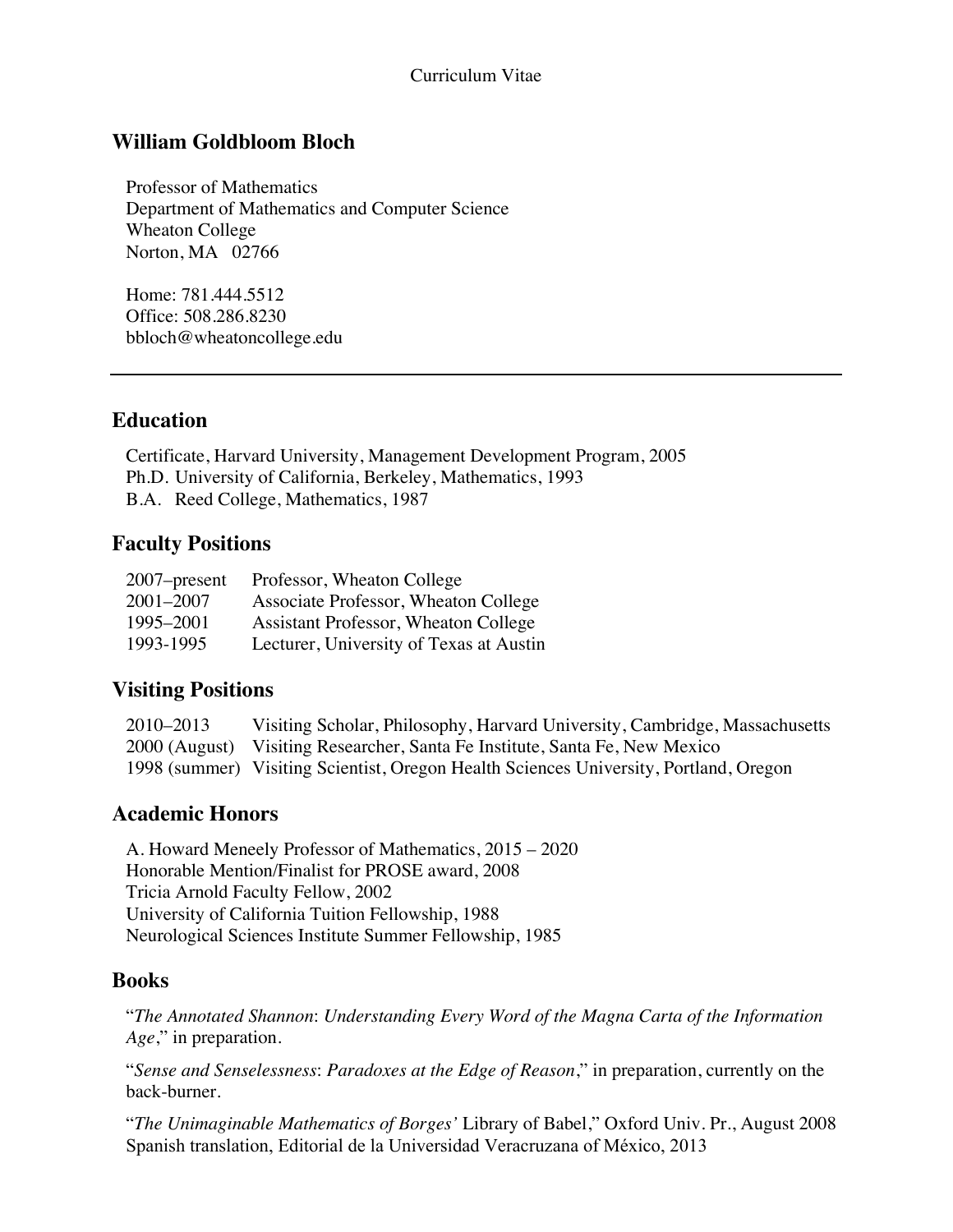### **Articles**

"Discontinuous Open Maps from ℝ<sup>n</sup> onto ℝ<sup>n</sup>," *American Mathematical Monthly* 122, no. 3, (2015), 268-272

"Borges and the Identity Cloud:  $A = A$  (except when it doesn't)," with Michael D. C. Drout, invited submission to *Variaciones Borges*, invited submission, currently on the back-burner.

"Lost in a Good Book: Jorge Borges' Inescapable Labyrinth," in *Imagine Math: Between Culture and Mathematics*. Michele Emmer, editor, Springer Verlag Italia, (2012), 155-165

"On two of Zeno's paradoxes,"submitted to *British Journal for the Philosophy of Science*

"Fair and Unfair Division in Neal Stephenson's *Cryptonomicon*," with Michael D. C. Drout, in *Mathematics and Popular Culture*, J. Sklar and E. Sklar, eds., MacFarland, (2012), 71-86

"Fractal Boundaries are Not Typical," *Topology and its Applications* **154** (2007), 533-539

"The Unimaginable: Catalogues and the 'Book of Sand' in *The Library of Babel*," *Variaciones Borges* **19** (2005), 23-40

"Typical Sets and Meager Spaces," *Topology and its Applications* **131** (2003), 39-49

"Tension in Generalized Geometric Sequences," *College Mathematics Journal* **32**, no. 1, (2001), 44-47

"Extending Flows from Isolated Invariant Sets," *Ergodic Theory and Dynamical Systems* **15**, no. 6, (1995), 1031-1043

#### **Book Reviews**

"Nets, Puzzles, and Postmen," *SIAM Review* **52**, no. 1, (2010), 182-184

### **Published Whisky Reviews**

"You're Twisting My Melon," as a 'Malt Impostor,' *Unfiltered Magazine*, April (2013), 6

"Feeling Crabby," as a 'Malt Impostor,' *Unfiltered Magazine*, January (2013), 10

"A Fishy Verdict," as a 'Malt Impostor,' *Unfiltered Magazine*, October (2012), 10

"Monkey Magic," as a 'Malt Impostor,' *Unfiltered Magazine*, July (2012), 16

#### **Invited Presentations**

"Borges' *Ficciones* and Zeno's Paradoxes Intersect at Infinity," Hampshire College, Amherst, MA, September 26, 2013

"Lost in a Good Book: the Inescapable Labyrinths of Borges' Library of Babel," Simons Center for Geometry and Physics, Stony Brook, New York, May 26, 2013

"Zeno the ur-Gedankenexperimentalist," Saint John's College, Santa Fe, New Mexico, October 26, 2012

"Lost in a Good Book: Mathematical and Literary Labyrinths in Borges' *Library of Babel*" Matematica e Cultura 2011, Venice, Italy, March 26, 2011

"Navigating the Mathematical and Literary Labyrinths in Borges' *Library of Babel*, v. 3" British History of Mathematics Society, Oxford University, Oxford, England, May 31, 2009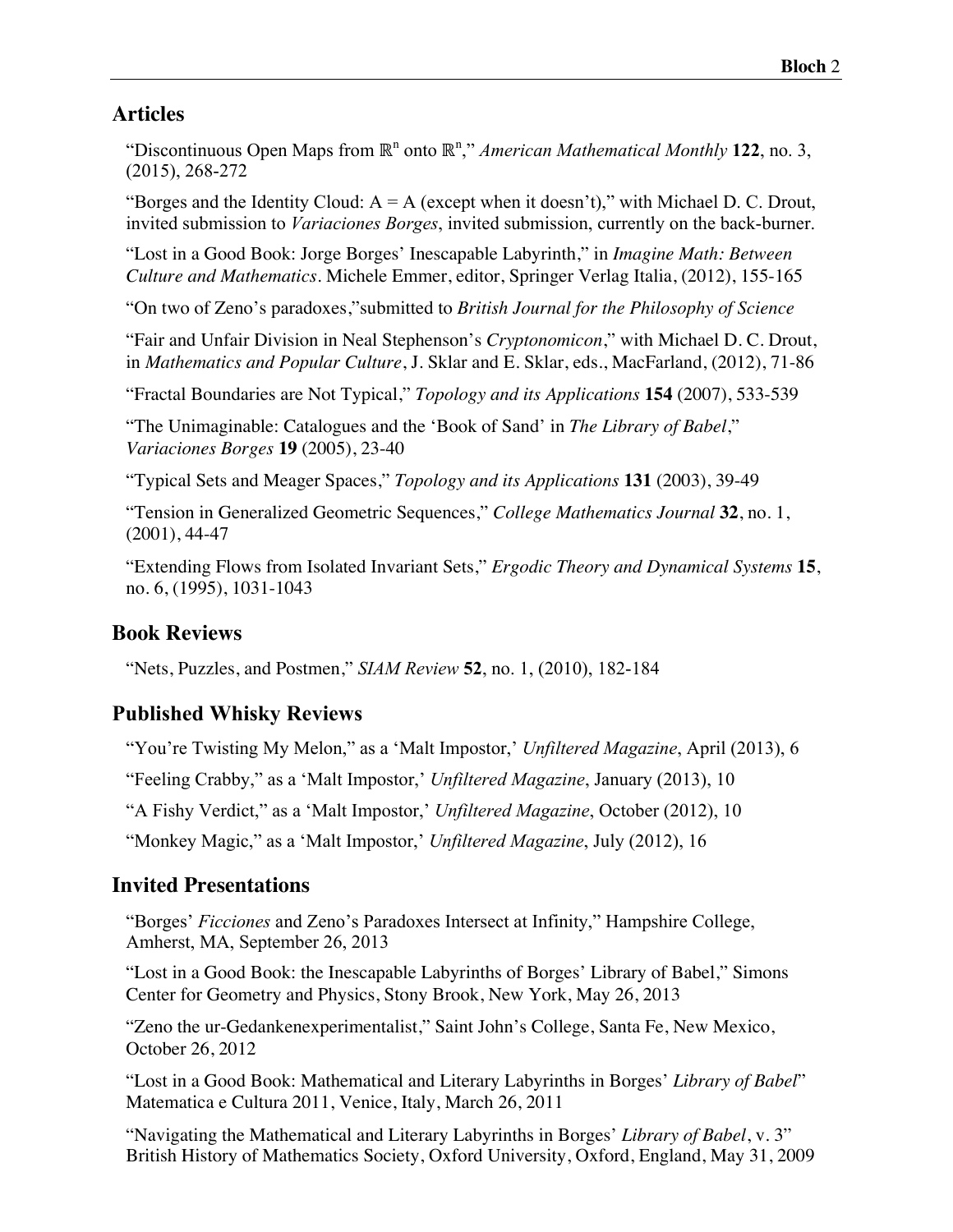"Navigating the Mathematical and Literary Labyrinths in Borges' *Library of Babel*, v. 2" Abramson Colloquium, Bridgewater State College, Bridgewater, MA, April 26, 2009

"Navigating the Mathematical and Literary Labyrinths in Borges' *Library of Babel*, v. 1" Boston College Colloquium Series, Boston College, Boston, MA, March 25, 2009

"The Residential Liberal Arts College: A Model Community," Hiram College, Cleveland, OH, October 13, 2008

"The geometric structure of typical boundaries of manifolds," American Mathematical Society Spring Eastern Section Meeting, University of Montreal, Montreal, Canada, May 3, 2002

"Stable Extensions of Smooth Flows," Dynamical Systems Seminar, University of Texas at San Antonio, San Antonio, TX, April 1995

"On Smale's Horseshoe," Augsburg College, Minneapolis, MN, March 1995

#### **Selected Presentations**

"Zeno the ur-Gedankenexperimentalist," British Institute for Classical Studies, University of London, London, England, February18, 2015

"Zeno the Gedankenexperimentalist," SAGP-SSIPS, Fordham University, New York, NY, October 16, 2010

"The Topology of Borges' *Library of Babel*," Joint AMS/MAA Mathematical Meetings, San Francisco, CA, January 15, 2010

"Making Connections: Curriculum-Inspired Research and Integrative Learning," AAC&U, Atlanta, GA, October 23, 2009

"Zeno of Elea: ur-Gedankenexperimentalist," Faculty Lunch Series, Wheaton College, Norton, MA, October 7, 2009

"Discontinuous open maps from  $\mathbb{R}^n$  onto  $\mathbb{R}^n$ ," Joint AMS/MAA Mathematical Meetings, Washington, DC, January 5, 2009

"Combinatorics, Topology, and Graph Theory in Jorge Luis Borges' Short Story *The Library of Babel*."MathFest, Madison, WI, July 31, 2008

"The Math that Happens When We Make Online Purchases," Faculty Lunch Series, Wheaton College, Norton, MA, February 21, 2007

"Case Studies in Interdisciplinary Education: Connections and Infusion at Wheaton College,"AIS/AGLS, Washington, DC, October 6, 2005

"Practicing Respect for a Diverse World: 'Infusion' and Connected Learning in the Wheaton Curriculum; A Case Study with Some General Applications," AAC&U, Washington, DC, January 23, 2004

"Ambiguity, Information, Paradox, and Borges," Faculty Lunch Series, Wheaton College, Norton, MA, April 17, 2003

"The Geometric Structure of Typical Boundaries," International Conference on Partial Hyperbolicity in honor of the  $60<sup>th</sup>$  birthday of Charles Pugh, Evanston, IL, June 1, 2001

"Mysteries of Dimension and the Primacy of Vision," Faculty Lunch Series, Wheaton College, Norton, MA, October 4, 2000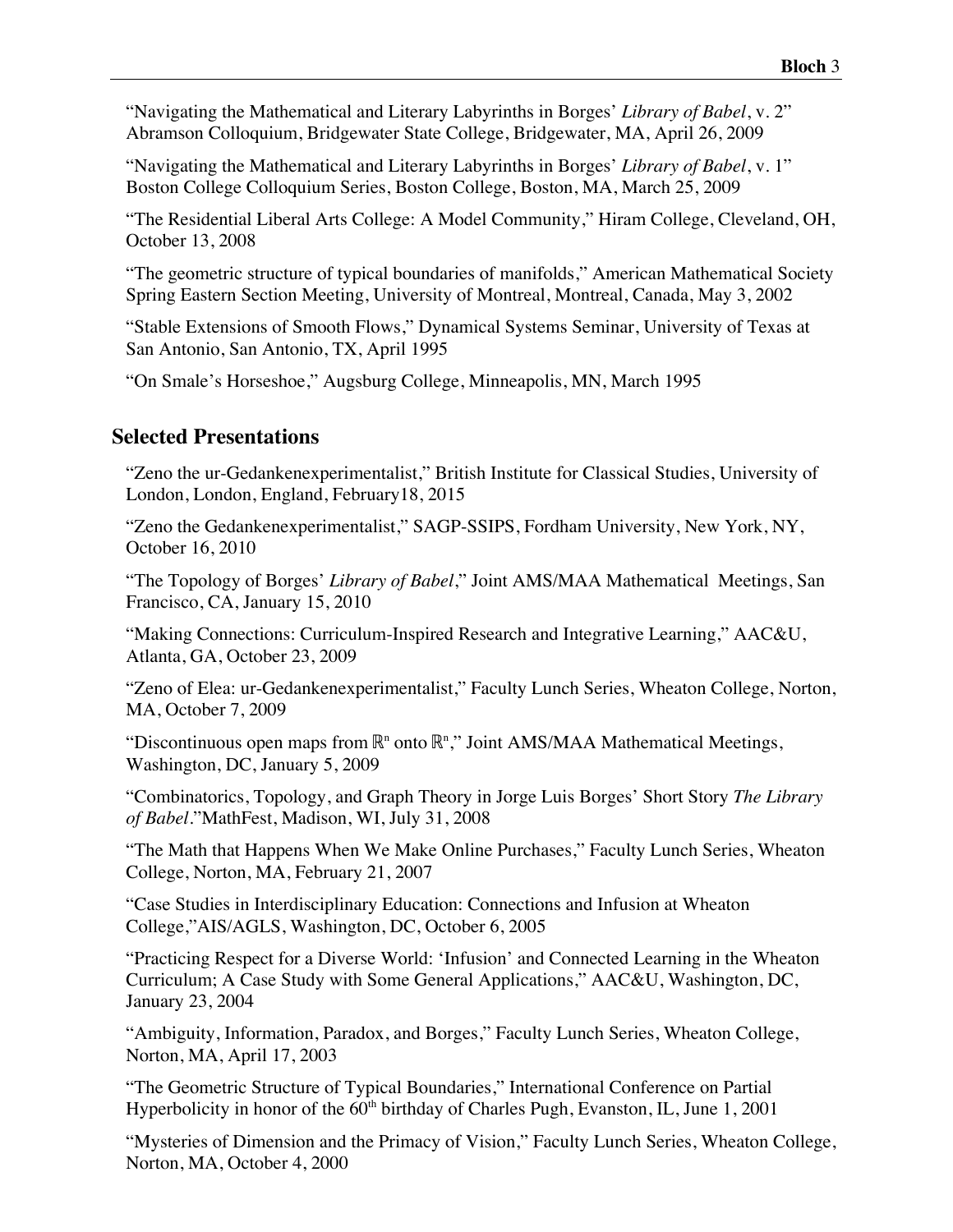"A Natural Setting for Certain Types of Chaotic Phenomena," Santa Fe Institute, Santa Fe, NM, August 3, 2000

"Flows on the Hilbert Cube," American Mathematical Society Northeastern Sectional Meeting, University of Massachusetts, Lowell, MA, April 1, 2000

"Boundaries of Typical Compact Sets," Spring Topology and Dynamical Systems Conference, San Antonio, TX, March 16, 2000

"Tension in Generalized Geometric Sequences," MathFest, Mathematical Association of America, Providence, RI, July 31, 1999

"Applying Flow Extensions to Neuroscience," Neurological Sciences Institute, Portland, OR, August 1998

"Pay at the Pump: Credit Cards, Mini-Marts and Consumer Choices," NSF Workshop on Statistics, University of the Pacific, Stockton, CA, June 1996

"On Classifying 2-Dimensional Anosov-type Attractors," American Mathematical Society Southeastern Sectional Meeting, Orlando, FL, April 1995

"Embedding Knots in Flow Extensions," Topology Seminar, University of Texas at Austin, Austin, TX, September 1995

"Axiom-A Attractors have no Boundary," Southwest Dynamical Systems Conference, University of Texas at Austin, Austin, TX, April 1994

"Pathologic Axiom-A Attractors," Southeast Dynamics and Spring Topology Conference, Auburn University, Auburn, AL, March 1994

"Is there a Continuous Flow on  $S<sup>n</sup>$  with Most Orbits Dense?" Dynamical Systems Seminar, University of Texas at Austin, Austin, TX, April 1993

"Extending Flows from Isolated Invariant Sets," Dynamics Days, Arizona State University, Tempe, AZ, January 1993

"A Generalization of Results of L. Wen," MSRI-UCLA Summer Workshop on Dynamics, UCLA, Los Angeles, CA, June 1992

### **Additional Professional Activity**

External Review of Merrimack College Mathematics Department, March 2015 Referee for article in *Fudan Journal of the Humanities and Social Sciences* Referee for article in *American Mathematical Monthly* Referee for articles in *Topology and its Applications* Referee for articles in *College Mathematics Journal* Referee for article in *Iranian Bulletin of Mathematics* Referee for article in *PRIMUS* Referee for article in *Symmetry* Referee for NSF grants in Neuroscience External Review of Stonehill College Mathematics Department, September 2008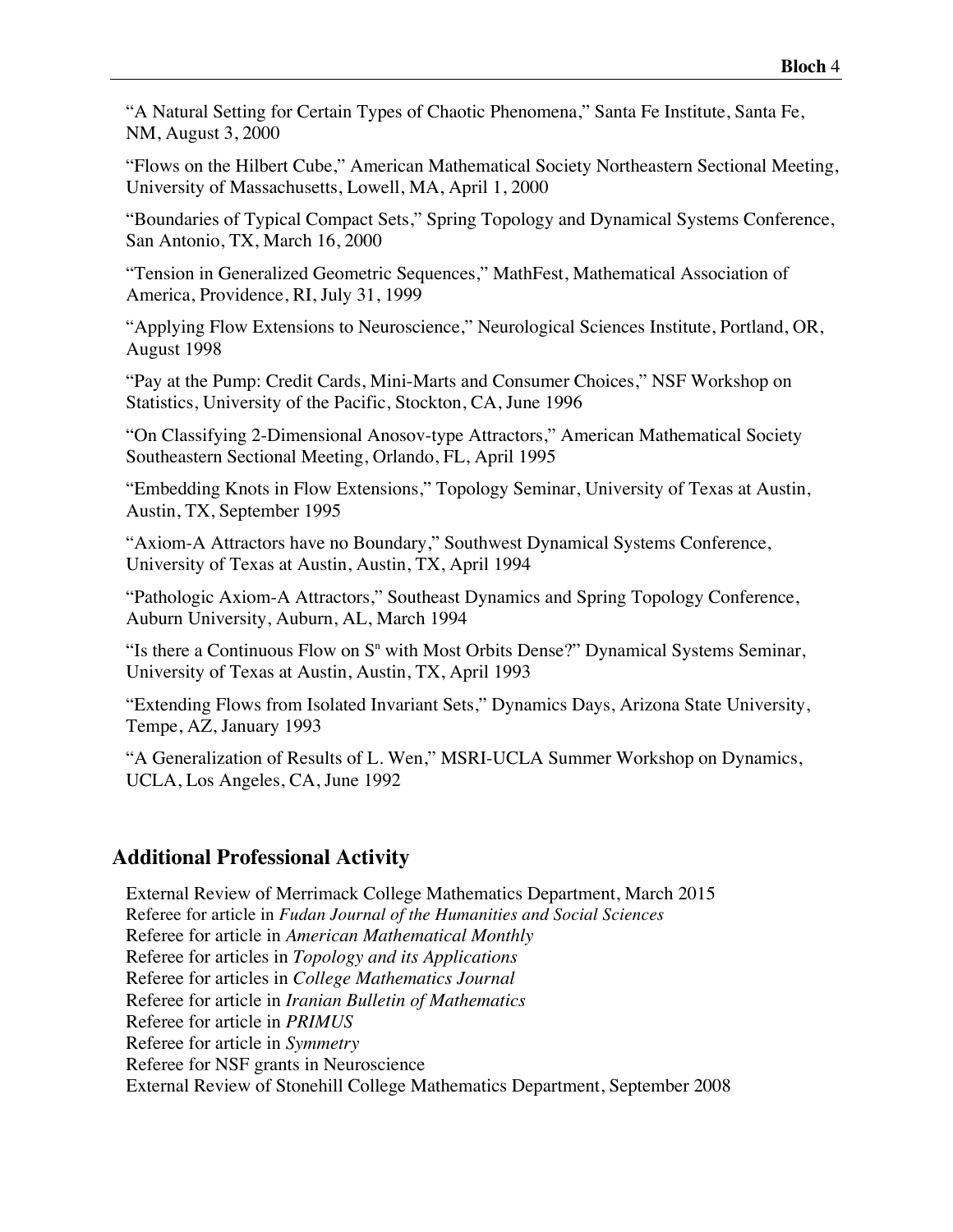### **Grants**

Provost Summer Research Grant, 2015 Awarded for work on book *The Annotated Shannon*

Arnold Summer Research Grant, 2014 Awarded for work on book on paradoxes and languages

Mellon Summer Research Grant, 2012 Awarded for work on book on paradoxes and languages

Provost Summer Research Grant, 2011 Awarded for work on book on paradoxes and languages

Teagle Foundation Grant, January 2006–August 2007, Principal Investigator Funded "Year of Quantitative Analysis" at Wheaton College

Multilevel Dynamics of Conditional Control Mechanisms, Collaborator, October 2002 Part of team application, grant awarded by the National Institute of Health

Hewlett Foundation Grant for Diversity, 2004 Funded debate between Rep. Barney Frank and Asst. Attorney General Viet Dinh

Davis Grant for Technology for Course Development, 2004 Created interdisciplinary Cryptography Course

Mellon Grant for Connected Course Development, 2001 Pioneered interdisciplinary course with colleague from English, supplanted team-taught model

Junior Faculty Development Leave, Spring 2000 Competitive award of semester leave at full pay

Library, Technology and Learning Grant, Wheaton College, Norton, MA, Fall 1998 Wrote labs and adapted the program *Maple* for class

Library, Technology and Learning Grant, Wheaton College, Norton, MA, Spring 1997 Wrote labs and adapted the program *Interactive Differential Equations* for class

Library, Technology and Learning Grant, Wheaton College, Norton, MA, Fall 1997 Created Web-Page resource for First Year Seminar (this was innovative in 1997)

Math Department Research Grant, University of Texas at Austin, Austin, TX, 1993 Used for conference travel and research-related purchases

### **Professional Associations**

Society for Ancient Greek Philosophy, 2010–present The Borges Center, Associate Researcher, 2005–present Mathematical Association of America, 1995–2001, 2008–2013 American Association of University Professors, 1993–2005 American Mathematical Society, 1987–present

# **Committee and Departmental Service**

Commencement Speaker Selection Committee, 2014—present Chair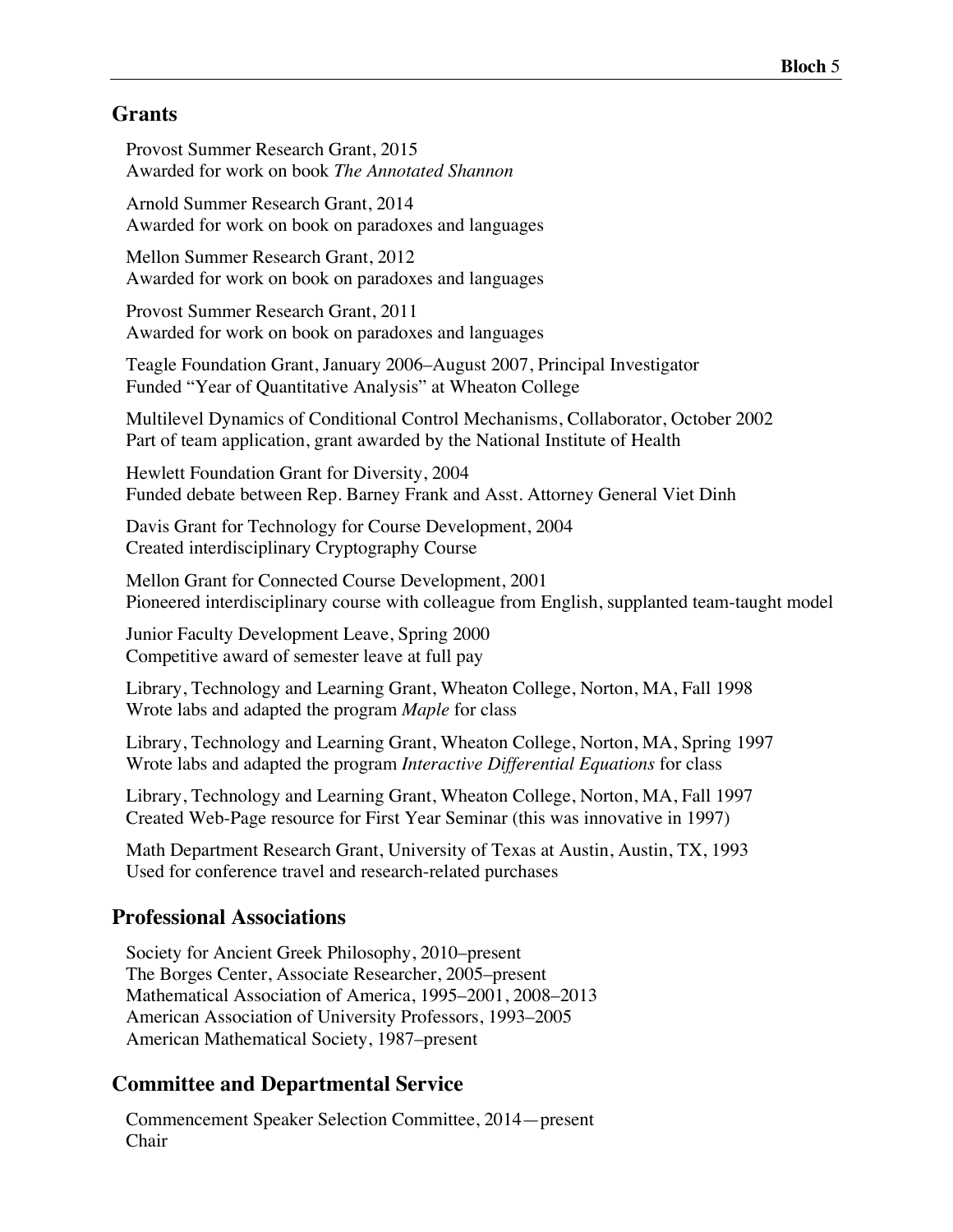Committee on Faculty Scholarship and Promotion, 2014—present Division of Natural Sciences representative

Tenure Committee, 2004–2005, 2010—2012 Resigned in 2005 due to service as Assistant Provost

Educational Policy Committee, 2003–2005 Chair 2003-2005, resigned due to service as Assisant Provost

Chair, Department of Mathematics and Computer Science, 2001–2005, 2010–2013 Resigned in 2005 due to service as Assisant Provost

First Year Seminar Steering Committee, 2001–2002 Elected by instructors

AAUP, 2001–2002 Member-at-Large

Budget Advisory Committee, 2001–2003 Division of Natural Sciences representative

Curriculum Review Subcommittee, 2001 Visiting Team and Goals Subgroup

Thesis Parade Subcommittee, 1998–present Founder and Permanent Co-Chair

Math-Logic General Education Requirement Subcommittee for Reaccreditation, 1998 Chair

Provost Search Committee, 1998 Division of Natural Sciences representative

Faculty Workload and Economic Status, 1997–2000, 2002, 2008–2009 Chair, Fall 1999

Committee on (Admissions and) Academic Standing, Fall, 1997, 2012–2013 Division of Natural Sciences representative

Committee on Faculty Scholarship and Promotion, 2014–2015 Division of Natural Sciences representative

#### **Honors Thesis Supervisor**

Tianyu Wu, 2014–2015 "Untitled Hyperreals Project"

#### **Honors Thesis Reader**

Ryan Farber, 2015 "Untitled Physics Project"

Elizabeth Peterson, 2015 "Untitled Shakespeare Project"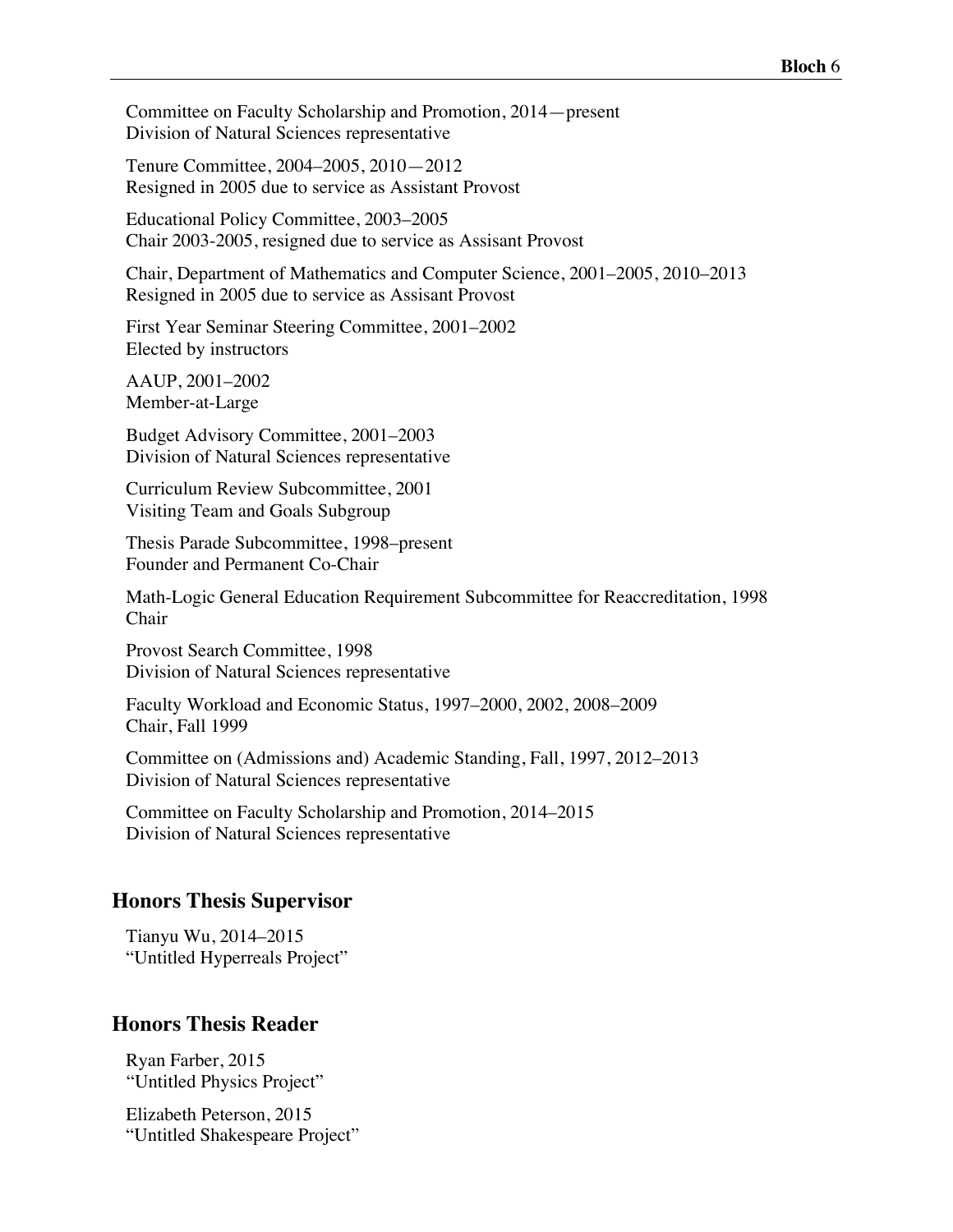Ethan Levien, 2014 "On Generalized Lie Symmetries of Partial Differential Equations"

Alison Mehlhorn, 2011

"Allelic variation of major histocompatibility complex and toll-like receptor gene regions in grey seal (*Halichoerus grypus*) population."

Trevor Paul, 2008 "Forging *The Sword*: Self-Reflection and the Crafting of a Fantasy Novel."

Sam Pearson, 2003 "The Pattern of Ethir"

Willie Stone, 2003 "Plurality elections: How many voters does it take before something goes wrong?"

Katherine Malone, 2001

"Blood-sucking, cross-dressing, and why is Frodo Baggins so effeminate anyway?: The Lord of the Rings' gender structure in its WWI context"

Kenneth Bycenski, 2001 "Power dependency of nonradiative transitions in Er:Glass"

Lauren Dufort, 2000 "The role of metals in stabilizing the folding of alkaline phosphatase"

Benjamin J. Hansz, 1999 "Coherent transient spectroscopy: a study of energy shifts in rare doped solids"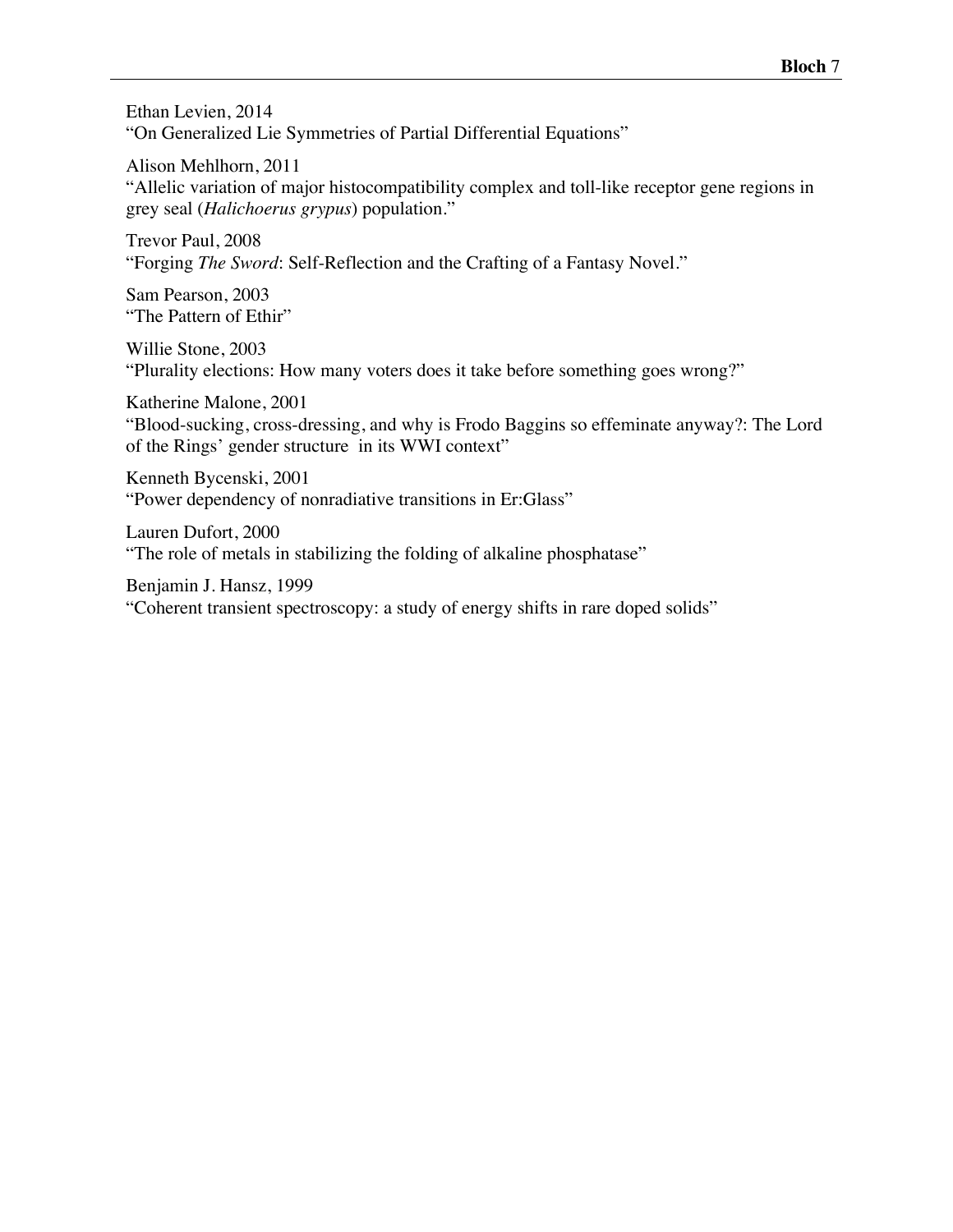### **Courses Taught**

Senior Seminar—Mathematics Capstone Topology Dynamical Systems Differential Geometry Euclidean and Non-Euclidean Geometry Partial Differential Equations Real Analysis Abstract Algebra Complex Analysis Ordinary Differential Equations Probability Cryptography Linear Algebra Multivariable Calculus Calculus II Calculus I Business Calculus Precalculus Acclerated Statistics Introductory Statistics The Edge of Reason Lost in the Maze Infinity, Hyperspaces, and Code-Breaking: The Math of Science Fiction Knots and Surfaces (general education course for non-majors) Technology: The Means of Salvation or Tools of Evil?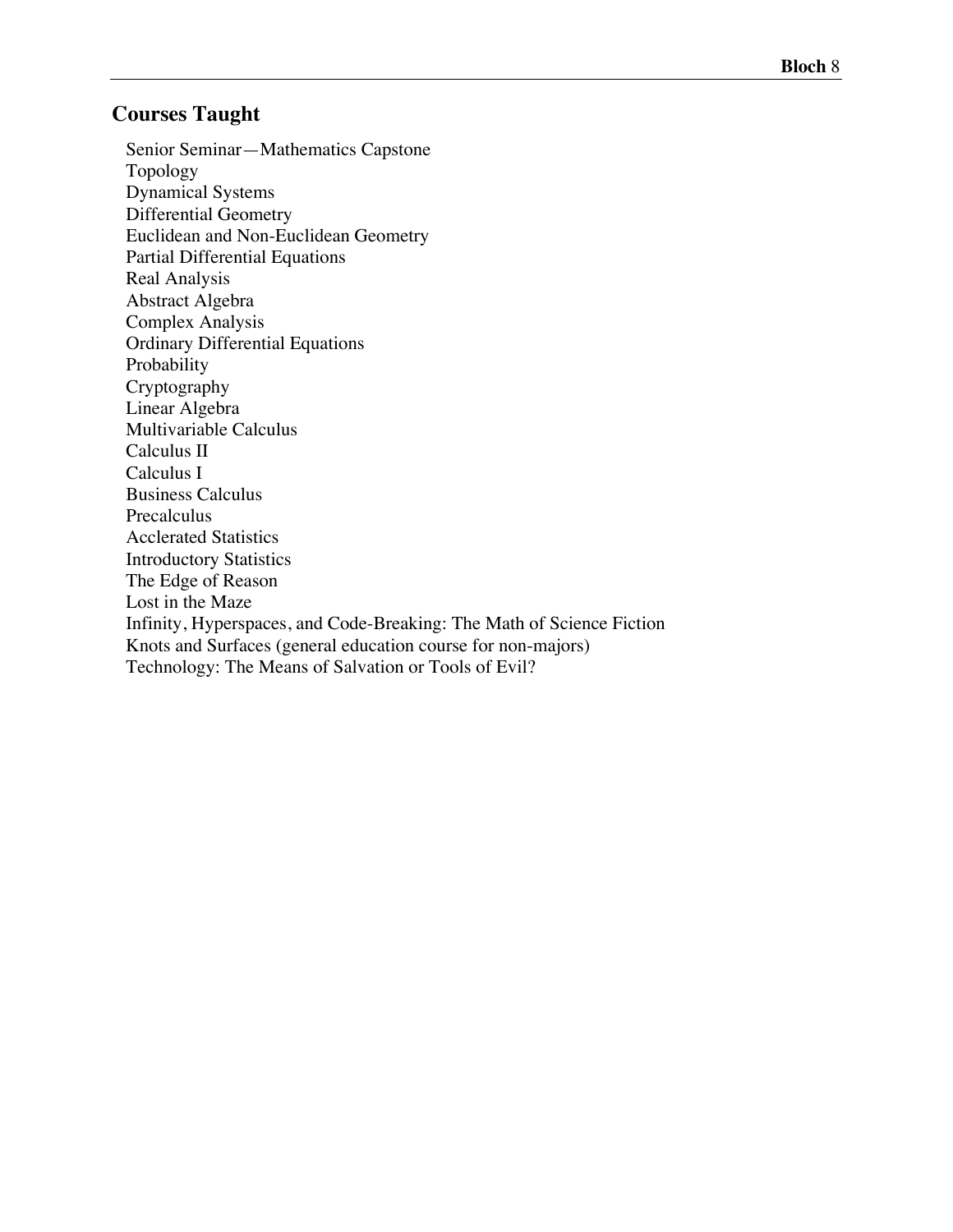# **Administrative Positions**

**Associate Provost,** Wheaton College, Norton, Massachusetts, 2006–2008. *Line officer and second to the chief academic officer of the College. Responsibilities included:*

- Stewardship of Wheaton's First Year Seminar program consisting of 26-37 instructors, with workshops, meetings, arranging and hosting speakers, and \$50,000 budget.
- Principal Investigator for \$100,000 Teagle grant for Fresh Thinking for Liberal Education.
- Organized campus academic workshops, including the monthly Teaching and Learning series, and the twenty (approximately) offered at the end of the year.
- Supervised scientific equipment budget disbursements totaling approximately \$84,000.
- Coordinated and managed Asian and Arabic languages, including adjuncts and staff.
- Allocated academic office spaces, coordinated moves and renovations with Physical Plant.
- Managed and edited semi-annual faculty newsletter.
- Liaison between Academic Affairs and Registrar's Office, Grants Management, Academic Advising, Hate Crime Incident Response Team, and the Division of Natural Sciences.
- Liaison for Davis Foundation's *100 Projects for Peace*, a program competitively awarding \$10,000 to each of 100 student teams to pursue summer projects promoting social justice.
- Liaison to American Association for the Advancement of Science.
- Oversaw \$250,000 Federal earmark grant for scientific equipment.

### *Accomplishments*

- Demonstrated urgency of staffing First Year Seminar, created blueprint for staffing subsequently enacted by Provost.
- Planned, managed, and assessed four pilots for First Year Seminar Program:
	- Linked seminars with writing classes, aided retention by fostering cohorts.
	- Linked alumnae/alumni to FY seminars, aided retention by inculcating "long-view" of Wheaton experience.
	- Affiliated new faculty members with FY seminars, familiarized them with the dual instructor/advisor pedagogy.
	- Created "Friday Afternoon Lab" series, moved discussions of co-curricular skills and experiences from classrooms to support staff.
- Oversaw Teagle grant:
	- Assessed campus culture regarding Wheaton's quantitative general education requirement, improved acceptance and engagement, then assessed the changes.
	- Spearheaded, coordinated, and led workshops, classroom visits, lectures, invited speakers, colloquia, symposia, and the creation of permanent campus displays.
	- Responsible for publicity, science department involvement in Community Day.
	- Ran four weekly campus-wide puzzle contest series.
	- Facilitated the incorporation of Text Encoding of manuscripts into select humanities and social science courses.
	- Managed budget, including disbursements.
- Planned and structured Academic Affairs response to Harvard Graduate School of Education's Collaborative on Academic Careers in Higher Education (COACHE) survey, after results suggested a significant percentage of junior faculty of color felt alienated in a hostile environment.
- Coordinated creation of consistent policy regarding transfer of credit into Wheaton.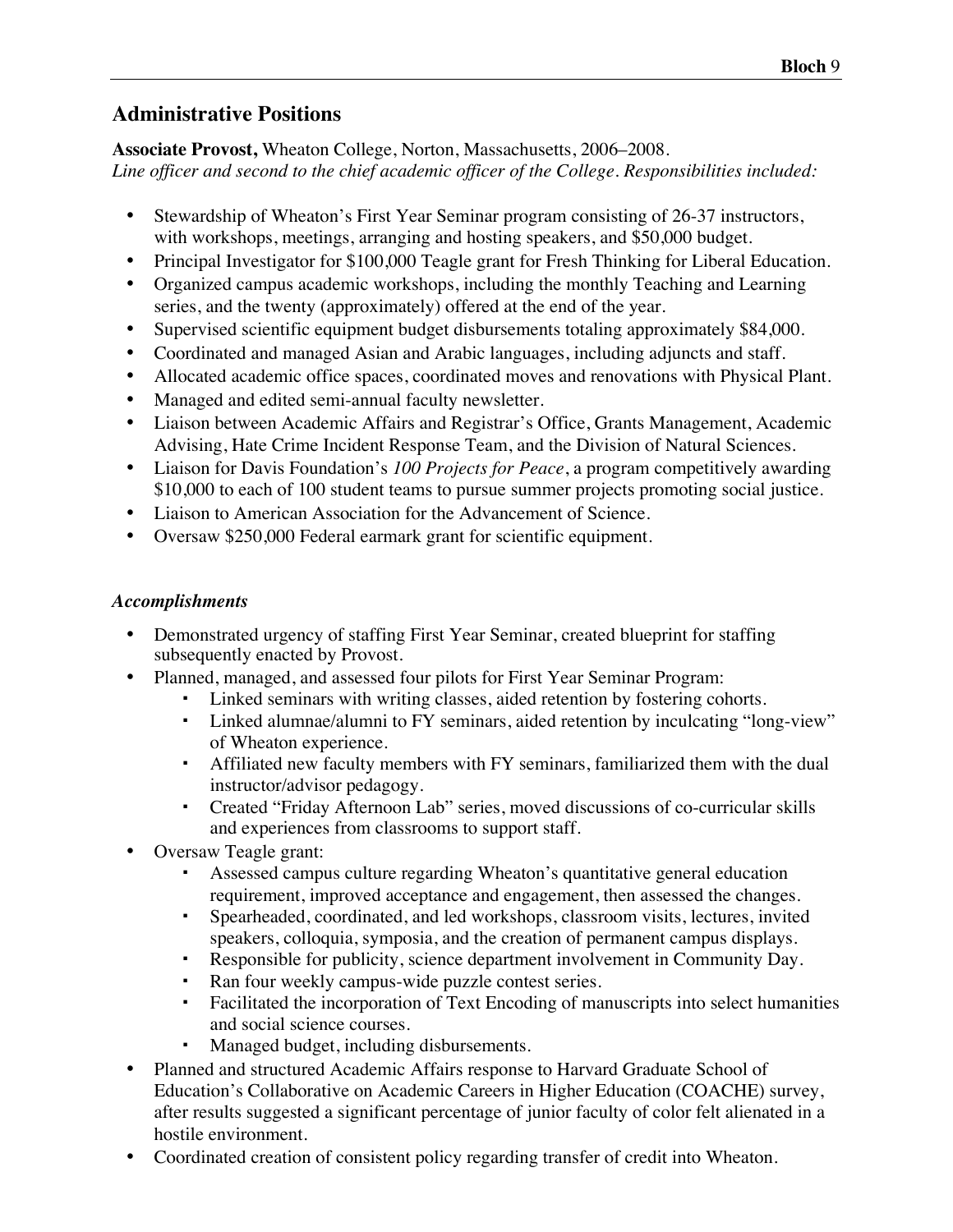- Planned, at the institutional level, Wheaton's forthcoming new Science Center.
- Planned Wheaton's acclaimed semester-long orientation program for new faculty.
- Refined standard analysis of data regarding number of students per FTE by departments, and applied to five years of data.
- Gathered and analyzed data on class sizes and grade distributions.
- Established key benchmarks with comparable institutions as adjunct to creating policy.

#### **Assistant Provost,** Wheaton College, 2005–2006.

*Brought into the provost's office to help implement the Wheaton curriculum and raise the profile of quantitative and scientific literacy.*

#### *Accomplishments*

- Wrote grant to Teagle Foundation to recontextualize Wheaton's quantitative requirement vis-à-vis campus culture.
- Spurred faculty to reinvigorate First Year Seminar program.
- Relieved divisional tensions by streamlining processes of allocating resources for scientific equipment and by linking advancement staff with faculty in the sciences.
- Gathered and analyzed data comparing grading practices by department and division.

# **Chair, Educational Policy Committee,** Wheaton College, 2003–2005.

*Elected to facilitate the first years of Wheaton's new curriculum.*

### *Accomplishments*

- Created consistent and workable policies aligning goals of new curriculum with longstanding practices.
- Facilitated creation of faculty position Coordinator of Infusion. (*Infusion* is Wheaton's way of integrating diverse perspectives into courses.)
- Convinced top administrators of the need to embrace assessment as a tool to improve teaching and demonstrate success to the non-academic world, resulting in reallocation of \$25,000 in discretionary funds to Evaluation subcommittee.
- Stimulated the creation of a grants person dedicated to faculty support.
- Envisioned and laid direction for Kollett Center, Wheaton's academic resource center for students and faculty.
- Unified divided group of scientists and mathematicians to create feasible and demanding Bioinformatics major squarely within the tradition of the liberal arts. Shepherded the major through committee, administrative, and faculty approvals.